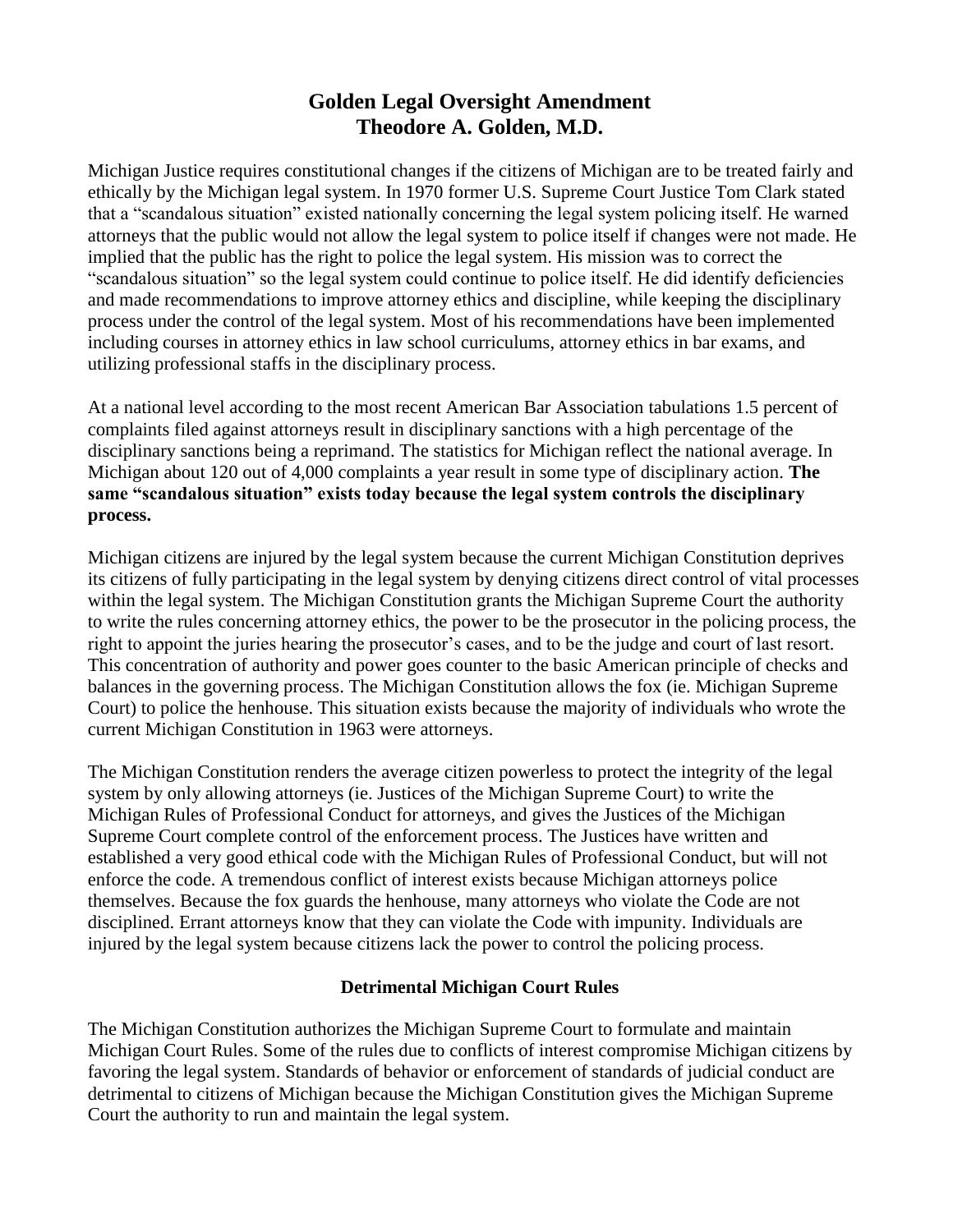Article VI, Sec. 5 of the Michigan Constitution states:

The Michigan Supreme Court shall by general rules establish, modify, amend and simplify the practice and procedure in all courts of this state. The distinctions between law and equity proceedings shall, as far as practicable, be abolished. The office of master in chancery is prohibited.

# **A new section must be added to the Michigan**

**Constitution** Article VI, Sec. 31 New section to be added:

Sec. 31

# **Citizens Legal Oversight Board**

A board known as the Citizens Legal Oversight Board shall be established. This board shall consist of nine members who shall hold office for terms of four years. The members of the Board need not be attorneys**.**

# **Election and Appointment of Board Members**

The Board members shall be elected every two years at general state elections on a partisan ballot with independent candidates permitted on the ballot. Approximately one half of the Board members shall be elected at each general election. A primary election must be held prior to the general election for the partisan candidates. Independent candidates will be entered as a separate grouping on the primary ballot and all voters may vote on the independent slate of candidates. At the general election each party's slate or the independent slate cannot exceed the number of seats on the Board that are up for election. A registered voter of Michigan may qualify for a listing on the primary ballot if he/she presents a nominating petition to the proper agency with the number of names that is required for an individual to run for the State House of Representatives in that district. The governor shall fill board vacancies by appointment. Each appointee shall hold office until a successor has been nominated and elected as provided by law.

# **New Name for The Michigan Rules of Professional Conduct**

The Michigan Rules of Professional Conduct will hence be known as the Michigan Code of Attorney and Judicial Conduct.

# **Duties and Authority of the Citizens Legal Oversight Board**

The Citizens Legal Oversight Board shall be solely responsible for maintaining the Michigan Code of Attorney and Judicial Conduct. The Citizens Legal Oversight Board shall be solely responsible for maintaining Michigan Court Rules. Through rules established in the Michigan Code of Attorney and Judicial Conduct The Citizens Legal Oversight Board shall be empowered to specify who shall be licensed to practice law in the state of Michigan and its courts. The Citizens Legal Oversight Board shall have the authority to suspend and fine attorneys licensed in the state of Michigan, and suspend or remove sitting judges from the bench. The Citizens Legal Oversight Board is solely empowered to protect the integrity of the Michigan legal system by enforcing the Michigan Code of Attorney and Judicial Conduct.

The Citizens Legal Oversight Board is empowered to appoint delegates and hire staff to carry out its responsibilities.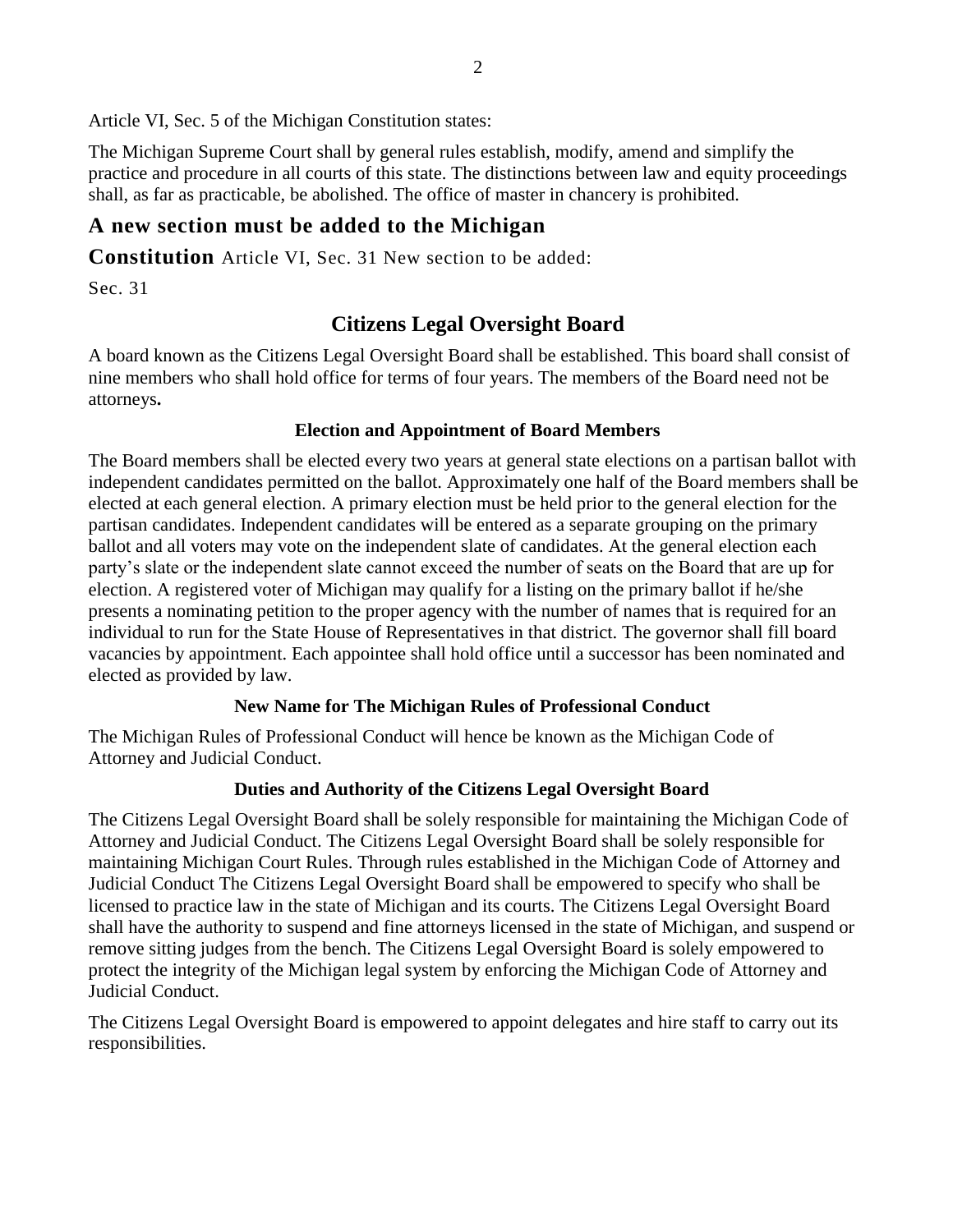#### **Abolition of Existing Boards and Commissions**

The Boards of the Michigan Attorney Grievance Commission, Attorney Discipline Board, and Judicial Tenure Commission are abolished. All cases pending before the Boards of the Michigan Attorney Grievance Commission, Attorney Discipline Board, and Judicial Tenure Commission will be under the jurisdiction of the Citizens Legal Oversight Board. All records, files, and properties of the Boards of the Michigan Attorney Grievance Commission, Attorney Discipline Board, and Judicial Tenure Commission will be under the jurisdiction of the Citizens Legal Oversight Board.

## **Deletion of Article V, Sec 5 and Article VII, Sec. 30**

Article V, Sec. 5 (A majority of members of a licensing board must be of that profession.) will be deleted from the Michigan Constitution.

Article VII, Sec. 30 (Establishes the Judicial Tenure Commission) will be deleted from the Michigan Constitution.

### **Modification of Article VI, Sec. 3**

Article VI, Sec. 3 currently states:

### **Chief justice; court administrator; other assistants.**

Sec. 3. One justice of the supreme court shall be selected by the court as its chief justice as provided by rules of the court. He shall perform duties required by the court. The supreme court shall appoint an administrator of the courts and other assistants of the supreme court as may be necessary to aid in the administration of the courts of this state. The administrator shall perform administrative duties assigned by the court.

New Article VI, Sec. 3

### **Chief justice**

Sec. 3. One justice of the supreme court shall be selected by the court as its chief justice as provided by rules of the court. He shall perform duties required by the court.

### **Court Administration**

The Citizens Legal Oversight Board will be responsible for administering all courts in Michigan. The Citizens Legal Oversight Board shall appoint an administrator of the courts and other assistants as may be necessary to aid in the administration of the courts of this state. The administrator shall perform administrative duties assigned by the Citizens Legal Oversight Board.

#### **Funding**

Funding for the Citizens Legal Oversight Board shall be by a mandatory assessment of each member of the Michigan Bar Association as determined by the Citizens Legal Oversight Board and through funds appropriated by the legislative branches of the Michigan government. The Michigan Supreme Court may not assess members of the Michigan Bar Association.